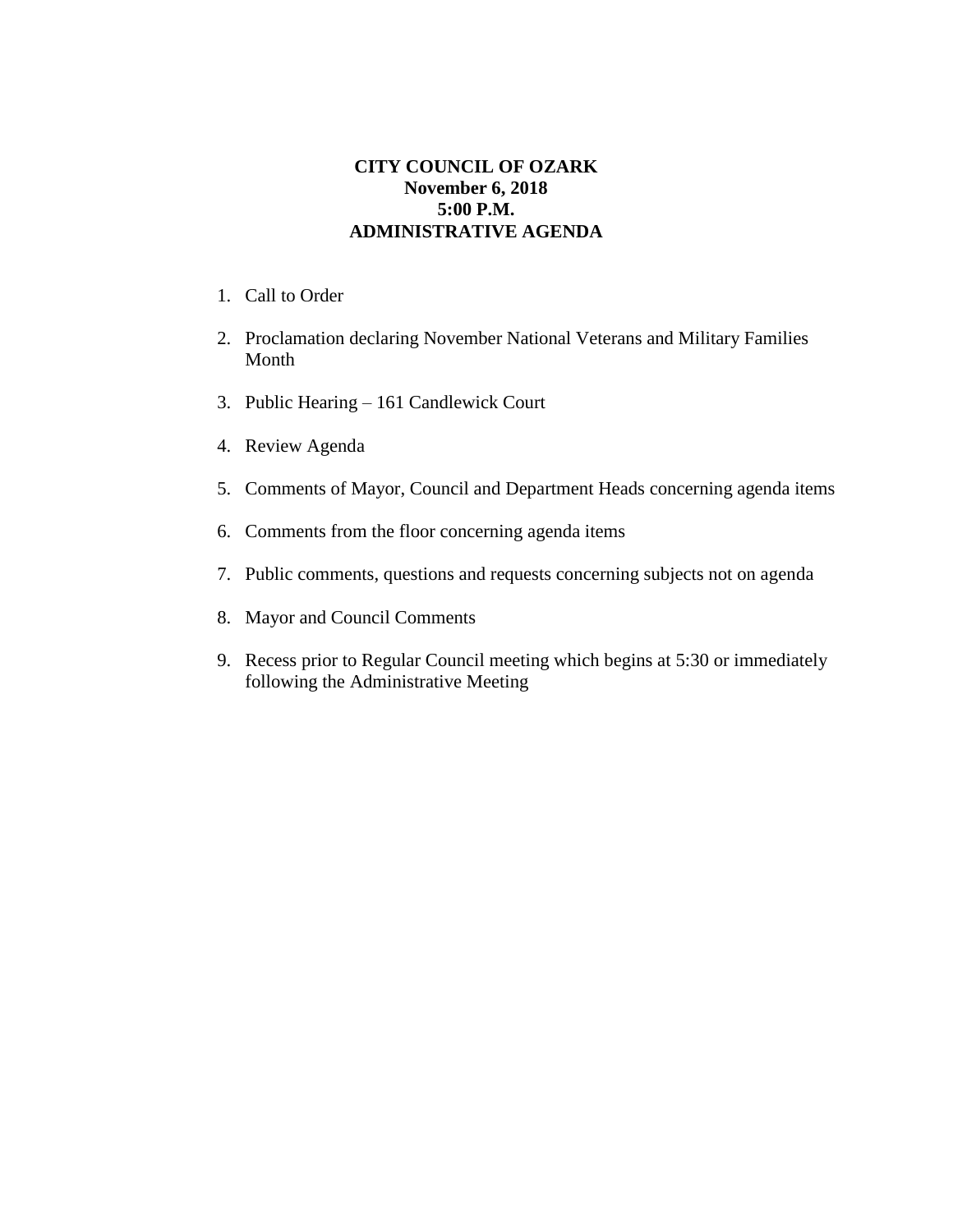## **CITY COUNCIL OF OZARK November 6, 2018 5:30 PM AGENDA**

- 1. Call to Order
- 2. Prayer & Pledge of Allegiance
- 3. Minutes from the Regular Council Meeting held on October 16, 2018 at 5:30 P.M.
- 4. Set Agenda
- 5. Declaring Certain Property a Public Nuisance 161 Candlewick Court
- 6. Resolution- Declaring Certain Properties located at 1147 Deese Road a Public Nuisance and setting a Public Hearing for December 11, 2018 at 5:00 PM
- 7. Resolution- Declaring Certain Properties located at 676 Lakeview Road a Public Nuisance and setting a Public Hearing for December 11, 2018 at 5:00 PM
- 8. Resolution- Declaring Certain Properties located at 1259 Mixon School Road a Public Nuisance and setting a Public Hearing for December 11, 2018 at 5:00 PM
- 9. Resolution- Declaring Certain Properties located at 204 Barbara Drive a Public Nuisance and setting a Public Hearing for December 11, 2018 at 5:00 PM
- 10. Resolution- Declaring Certain Properties located at 1207 Meadowlake Drive a Public Nuisance and setting a Public Hearing for December 11, 2018 at 5:00 PM
- 11. Resolution Confirming the Cost a Weed Lien at 488 Pine Avenue in the amount of \$320.00
- 12. Resolution Confirming the Cost a Weed Lien at 143 Lee Court in the amount of \$350.00
- 13. Resolution Confirming the Cost a Weed Lien at 151 Lee Street in the amount of \$400.00
- 14. Resolution Declaring Surplus Property in the Fire, EMS and Police Departments
	- 1) 2010 Chevrolet Type 2 Ambulance (EMS)
	- 2) 2010 Chevrolet Type 2 Ambulance (EMS)
	- 3) 1996 Ford F150 (Fire)
	- 4) 2007 Mercury Marquis (Police)
- 15. Authorize the Temporary Transfer of the EMS Ambulance, Medic 2, to the Cottonwood Rescue Squad, Inc.
- 16. Authorize the Mayor to Execute an Agreement for Disposal of Surplus Real Property for a lot at Faust Alley & Simmons Avenue
- 17. Recommendation to Update City Fuel Pumps
- 18. Accept a donation of real property from Samuel Joseph Saliba to the City of Ozark (a portion of the Rose Garden Downtown)
- 19. Notice of Claim Crystal Perry